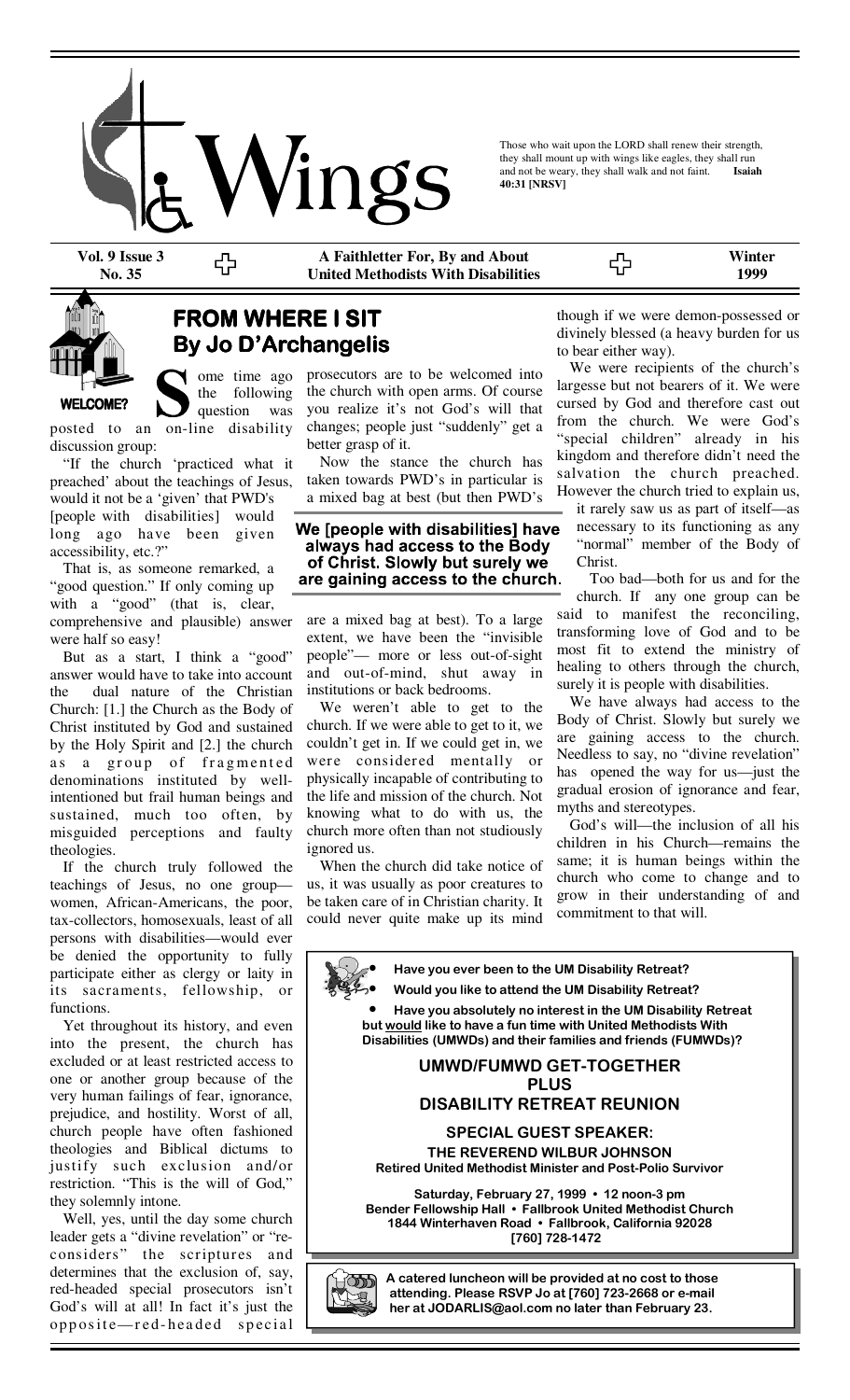# **'A Talk Over Tea' Devotional GOD HOLDS ME BY MY RIGHT HAND By Lisa Copen**

y hands and wrists are fragile. When I'm in a situation where shaking hands is expected, I awkwardly try to offer just a smile; other times I "cringe and bear it." The slightest brush against my hand in the wrong way causes me to gasp in pain and draw my hands close to my chest. Since I live with rheumatoid arthritis, oftentimes I hurt myself by moving too quickly or [by]

forgetting and moving in a n a tural, not protective mode. If I grasp my wrist firmly enough, I am able to absorb the stabbing effects.

 My husband can hold my hands, but he is the only one. You see, he knows just how to be firm

yet gentle. He can help me out of a boat without pulling my wrist too hard. He knows to be cautious when he's helping me get my coat on. He knows when to offer his hand in assistance and help me without squeezing too much. He understands [that] despite the pain wrists and hands feel, they long to be touched, to be held, to be warmed. He knows how to rub them gently when they are swollen and red. He gets me ice every evening to put on them. When they have been in casts, he

has cut the food on my plate, tied my shoes, and done a couple dozen other things that one takes for granted. Is there any doubt why I trust his touch?

 Our Father has a similarly perfect touch, a gentle yet firm grasp on us. [The psalmist] Asaph writes, *Yet I am always with you. You hold me by my right hand.* [Psalms 73:23]

 Asaph admits that he could not be without God because God is always

**Five years ago** Lisa Copen, at the age of 24, was diagnosed with rheumatoid arthritis. Feeling isolated and depressed, she found few resources that spoke to

Rest," a Christian-based newsletter ministry for people who live with chronic illness and/or pain. Providing both practical and medical information with a spiritual perspective as comforting as the cup of tea that serves as its logo, the newsletter now has over 1000 readers. Recently Copen was a featured workshop speaker at the 10th Annual

> holding on to his right hand. He never leaves our side. He understands that we have bruises and soreness and places where we hurt in our hearts and in our bodies. But we trust that God knows precisely how to soothe all of our hurts. He knows how to hold our hand so that we can find comfort, assurance, and confidence.

> Do you remember the joy you felt when you held the hand of your first love? Do you remember a time when you felt awkward and self-conscious

| าgs                                                                            | A non-official, non-profit quarterly newsletter published for, by |                   |
|--------------------------------------------------------------------------------|-------------------------------------------------------------------|-------------------|
|                                                                                | and about United Methodist adults with disabling conditions       |                   |
| <b>Founder/Editor</b>                                                          | <b>Wings Website</b>                                              |                   |
| <b>Computer Layout/Graphic Design</b><br>Jo D'Archangelis                      | www.satcom.net/mariposa/find_it.htm#wings                         |                   |
|                                                                                | <b>Pssst! Wanna Be An Angel?</b>                                  |                   |
| Wings Needs The Following From You                                             | We need your financial support to                                 |                   |
| Ideas and suggestions for articles                                             | continue publication and to expand                                |                   |
| Original stories, poetry, cartoons                                             | the readership of Wings nationwide. If                            |                   |
| Personal essays and anecdotes                                                  | you think <i>Wings</i> is worth it, please make a                 |                   |
| Appropriate items from another source                                          | check or money order payable to the "Fallbrook                    |                   |
| The name and address of someone dying to be                                    | United Methodist Church" (or "FUMC") and                          |                   |
| on our mailing list                                                            | mark it "Wings Newsletter." Mail it to the                        |                   |
| A change-of-address notice if you move and<br>want to continue receiving Wings | church address below.                                             |                   |
|                                                                                | <b>Basic Angel</b>                                                | $$6 - $14$        |
| Send All Correspondence To                                                     | <b>Major Angel</b>                                                | \$15-\$24         |
| Jo D'Archangelis, Editor, Wings                                                | <b>Super Angel</b>                                                | \$25-\$49         |
|                                                                                | <b>Mega Angel</b>                                                 | \$50-\$99         |
| <b>Editor's Mailing Address</b>                                                | <b>Totally Awesome Angel</b>                                      | \$100 Or More     |
| 592 West Ammunition Road, Apt. 1                                               |                                                                   |                   |
| Fallbrook, CA 92028-3191                                                       | <b>Church Address</b>                                             |                   |
|                                                                                | Fallbrook United Methodist Church                                 |                   |
| <b>Editor's Telephone/Fax</b>                                                  | 1844 Winterhaven Road                                             |                   |
| $[760]$ 723-2668 (please call before faxing)                                   | Fallbrook, CA 92028                                               |                   |
| <b>Editor's E-Mail Address</b>                                                 | <b>Church Telephone</b>                                           | <b>Church Fax</b> |
| JODARLIS@aol.com                                                               | [760] 728-1472                                                    | [760] 728-7433    |

(Donations are tax-deductible to the extent allowed by law.)

until someone reached out to touch your hand and you gained strength? When we hold God's hand, we have his strength available to us. We find that all things are possible through him.

 I saw a young girl the other day in the grocery store who was fighting the firm grasp of her mother's hand. The girl yanked and pulled and lifted up her feet trying to get her hand away from her mother's hold. Still her mother held onto her tightly. Perhaps her mother knew the hidden dangers in the store. Or perhaps she just didn't want her daughter to wander away and become lost. She was protecting her for her

own good.

 God is our parent who says, "I will go the distance with you." We may lead him to some places that he k n o w s w e shouldn't be. We may become lost or even tempted by life's dangers. We may have

scars from the pain of our world, but God tightly holds onto our right hand and doesn't let go. He knows that we need his guidance, his strength, and [his] comfort.

> **Reprinted from the** *And He Shall Give You Rest* **newsletter by permission of Rest Ministries, Inc.**

**In the past year** the following programs and support resources have become part of Copen's ministry outreach to men and women on illness journeys:

- "HopeKeepers" Support Groups [start-up kits are available for churches and other interested groups]
- "Friend Indeed" Pen Pal Program
- Rest Ministries, Inc., Website [www.ixpres.com/jlcopen]
- On-Iine Assembly Bulletin Board
- "Share & Prayer" E-Mail Support List

For a sample copy of the newsletter or further information about these programs, e-mail Lisa Copen at rest@ixpres.com, call 619-237-1698, or write to: Rest Ministries, Inc., P.O. Box 502886, San Diego, CA 92150. 12 monthly issues of the newsletter are \$15.

◢▎

her faith. So in 1997 she founded "And He Will Give You

Christian Council on Persons with Disabilities.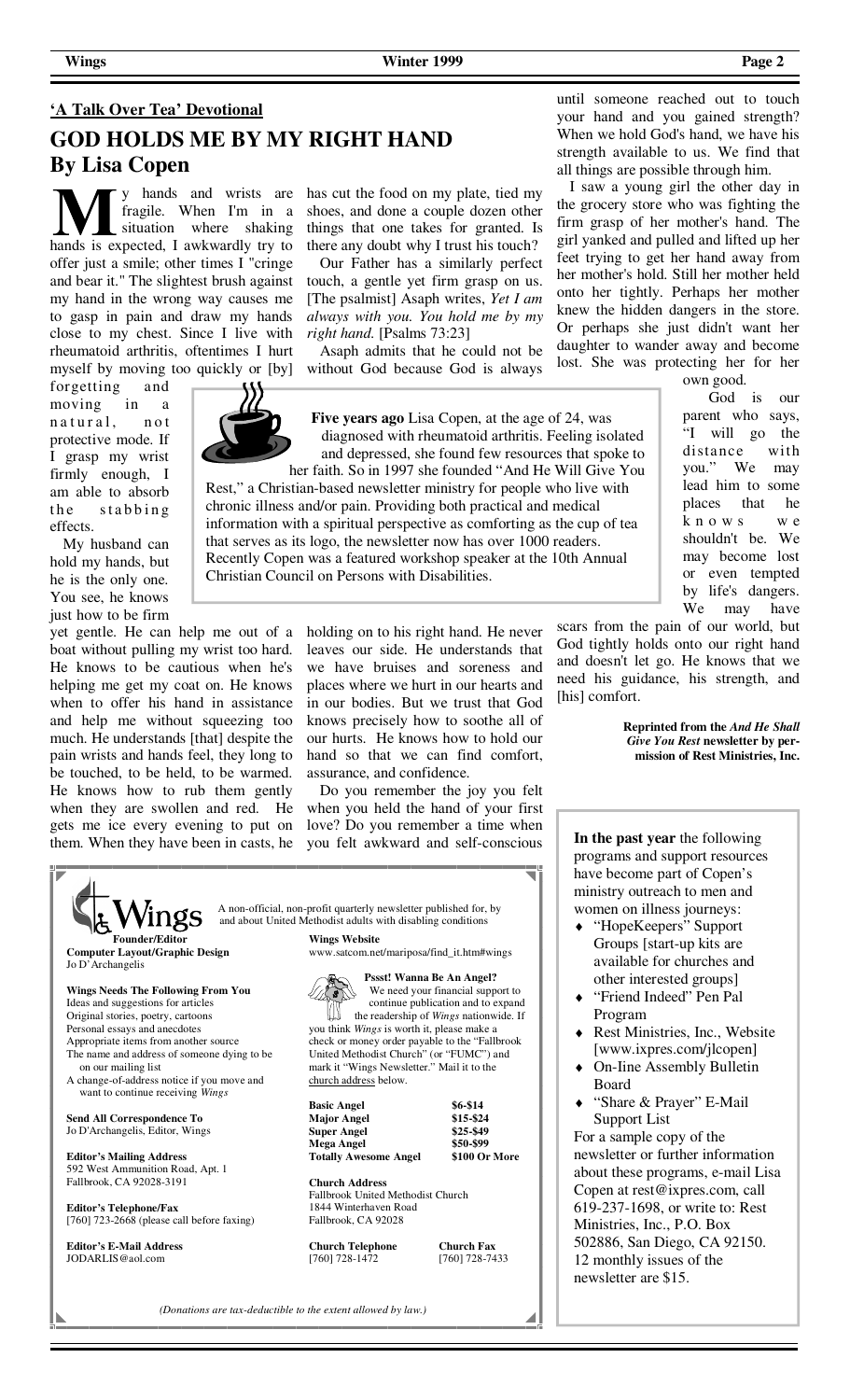petitions on our behalf to God."

 A year after her injury, the South San Francisco pastor was being plagued by a chronic headache. That experience also become a painting, which include pieces of a broken mirror glued onto the painting to portray the "scraping process, the unknown depths of the sea." One day, the sun reflected off the mirror shards, and "the painting brightened and took on a completely different appearance. "I had to change the name of the painting to *Healing Headache*

## **CLERGYWOMAN HAS 'BRUSHES WITH THE SPIRIT' By Charley Lerrigo**

 our years ago a 207-pound glass partition fell from the ceiling of a restaurant and struck the Rev. Donna Fado Ivery on the head. The injury she sustained has resulted in four years of continuing, often painful disability.

 Ms. Ivery, a clergy member of the California-Nevada Annual Conference, has also turned the pain and healing into a series of paintings she calls *Brushes of the Spirit.* The paintings communicate the feelings for which it was hard to find words. With her

commentary and poetry, they also speak of a spiritual j o u r n e y :

because "Healing in God's image--'wholeness'-t h e is a promise to be realized by everybody, 'brushes including those whose 'new being' of the fully embodies pain and disabilities."  $S$  p i r i t'

くくくく

"The character of pain and the persistence of healing."

 Ms. Ivery's brain injury made speaking and concentration "toilsome." That's when she turned to painting to express herself. In one self-portrait, characterized by the effect of a shattered mirror, Ms. Ivery depicted how her brain injury feels. "Everything appears very skewed and out of whack," she writes. "There are huge glitches where there should be continuity.'

 In a wash of pain, she says, it was a struggle to address an envelope, negotiate a doorway, walk a block with a cane. It was difficult to figure out how much water and grain to use when cooking rice.

 Her rehabilitation included a regime of meditation for healing. "There were times that even thinking words to pray was difficult," she remembered. "So I'd do my deep breathing, focus on absolutely nothing, and position myself so that I wouldn't be in the way—that is, trying not to usurp the energy needed for my body's memory and rebuilding."

 In her thoughts, "an image or color would often bubble up, and not go away. So I would simmer with it, and then paint it—not in a thinking way, but in a feeling way." And every time that she "touched truth in a painting," she says, "The 'brushes of the Spirit' are at work. A marvelous 'healing motion' is unveiled."

 To Ms. Ivery, her paintings become an act of the spirit. She referred to the Apostle Paul's letter to the Romans in which he says "in our weakness, we just don't know what to pray, that the Holy Spirit will speak for us in 'groans too deep for words,' and make

t a u g h t me that the places of deepest pain are also the places of the brightest light and brightest healing. Living with pain is easier to cope with when I realize that the character of pain is to cry out for healing, and not just to defeat me."

 Twenty-seven months after the accident, on a "pain-laden day" Ms. Ivery did another self-portrait, *Formed by Tears*. "At first I didn't like the painting at all," she said. "Tears represented succumbing to unhappiness while surrounded by blessing. Then, after awhile, as I studied the painted image, it came to me that, here, tears are beautiful."

 In a painting called *Broken Gift*, Ms. Ivery worked "with the truth that I had greatly improved, greatly improved, but still had broken gifts that were likely to stay broken. I was mourning the truth that the common

notion of healing as being restored to where I was pre-injury just wasn't going to happen. The 'brushes of the Spirit' reminded me that to heal has to do with 'making whole.' Healing in God's image—'wholeness'—is a promise to be realized by everybody, including those whose 'new being' fully embodies pain and disabilities."

**Lerrigo is editor of the California-Nevada Conference edition of the** *United Methodist Review***. This article is re-printed from the**  *United Methodist Review* **(May 29, 1998)***.*

*Editor's Note: Unfortunately, we can't reproduce Ivery's art, but we can re-print her poem, "Formed By Tears," which captures in words the essence of Ivery's painting of the same name.* 

#### **FORMED BY TEARS**

 **W**elled-up eyes, so very deep in knowing. Tears streaming soften facial lines harshened by desert realities. Tears flowing wash my soul awaken my connection to Holy Waters moving above, below, about, and within all living presents. Tears overflowing touch Fullness of feeling Fullness of living Fullness of compassion Fullness of sorrow Behold Beauty by Nature I am a woman formed by tears

**— Donna Fado Ivery —**

**Copyright (c) 1998 by Donna Fado Ivery**

こくそくさくてきこくさくさくさくさくさく **We** affirm that God heals, a healing which can remove disease, deformity, disability and their effects; **That** God's healing can come through prayers, faith, medicine, concern, appliances, therapy; **That** healing can take the shape of patient endurance, companionship in pain, honest realism, quiet encouragement, healthy compensation, diversion and humor; **That** God's healing can correct injustice in society, provide opportunities often denied, release people from confinement, equip and inspire reform; **That** this divine healing produces victory over human limitations, for the persons with disability and for the society that regards disability as more prominent than the person; **And** that God's healing enables the person, in his or her own

understanding and in the appreciation of the community, to become a whole being.

> **Statement of the Council on Christian Unity (paraphrased by Dr. Harold Wilke)**

こうこうこうこうこうこうこうこうこうこうこうこう こうこうこうこうこうこう